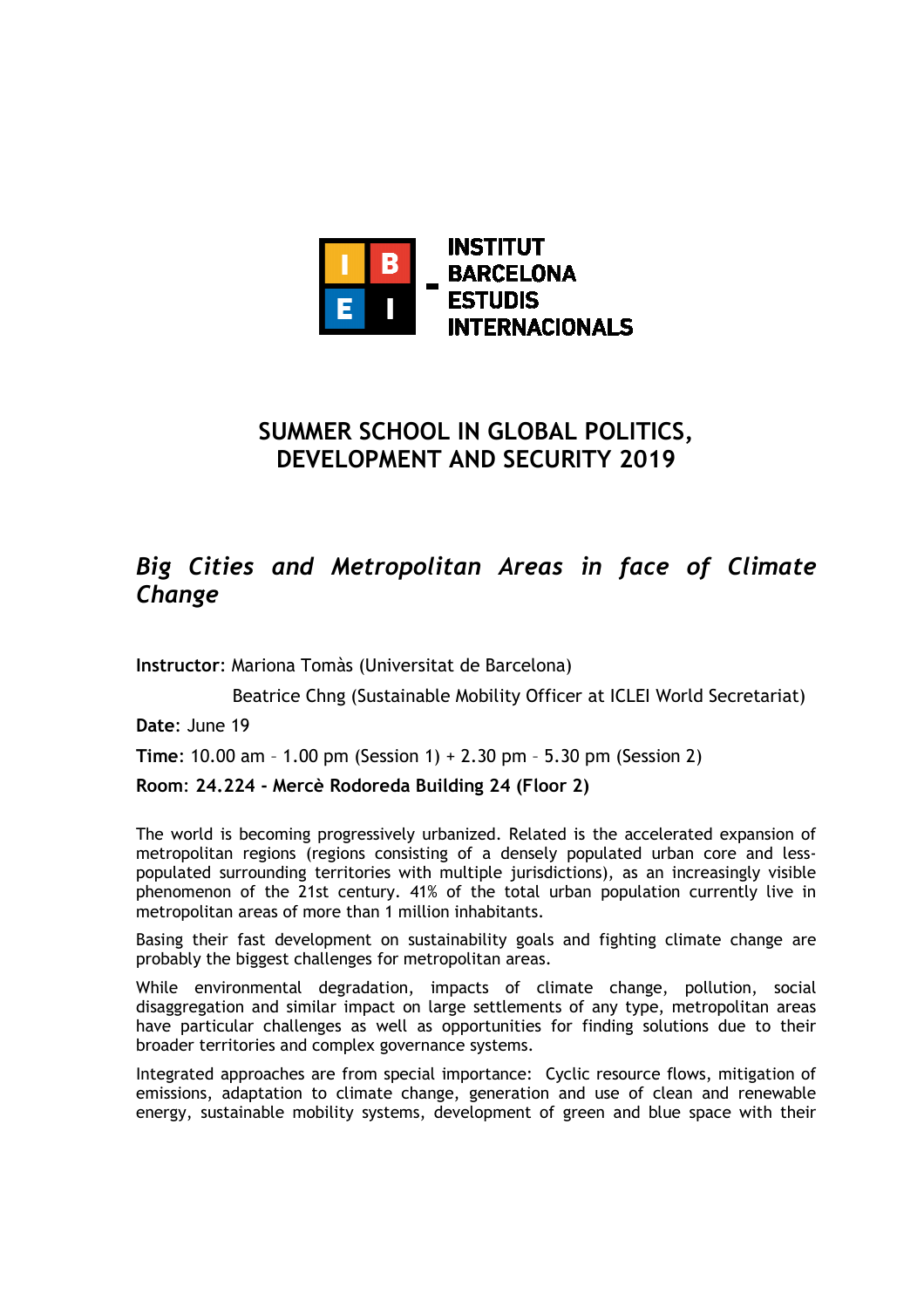eco-system services in mind, coastal management, and similar, characterize opportunities for coordinated and horizontally and vertically integrated policies and actions.

Managing such areas in a responsible way requires sophisticated governance systems, which allow to balance local perspectives with those of a larger area.

How metropolitan areas can unfold their potentials for accelerating sustainable development will be in the center of this course, with a focus on climate change.

#### **Session 1. Metropolitan Areas and their governance models**

The world is becoming increasingly urbanized; the accelerated expansion of megacities and metropolitan areas is a visible phenomenon in the 21st century. As a result, the economic, social, cultural and environmental transformations in the last decades have led to profound new territorial reorganization processes ranging from new patterns for the location of urban activity to the appearance of significant changes in the role of metropolitan areas. In this context, the challenges of cities, like the fight against climate change, are posed on a metropolitan scale and not only locally. How are metropolitan areas governed? The objective of this lecture is to analyze the models of metropolitan governance from a comparative perspective, examining their advantages and disadvantages and through concrete examples.

Metropolitan governance models can be classified according to their degree of institutionalization (from highest to lowest): metropolitan governments, sectorial agencies, vertical coordination by other levels of government and voluntary cooperation between municipalities. There are different elements that influence the models of metropolitan governance: competences (exclusive or shared, in hard policies or soft policies, with binding capacity or not), financing (own or external sources), multilevel governance (horizontal and vertical), citizen representation and participation (direct or indirect election of representatives, inclusion of other public and private actors). The combination of these elements configures the metropolitan governance model, which transforms over time and adapts to the specific institutional context.

### Required reading:

UCLG. 2016. GOLD IV Report: Co-creating the urban future. Edition 2016 (Chapter 1 on Metropolitan Areas) http://www.gold.uclg.org/reports/other/gold-report-iv .

Tomàs, Mariona. 2016. Metropolitan trends in the world. Issue Paper 1, Metropolis Observatory. https://www.metropolis.org/sites/default/files/metropolis-observatory\_issue-paper-1\_en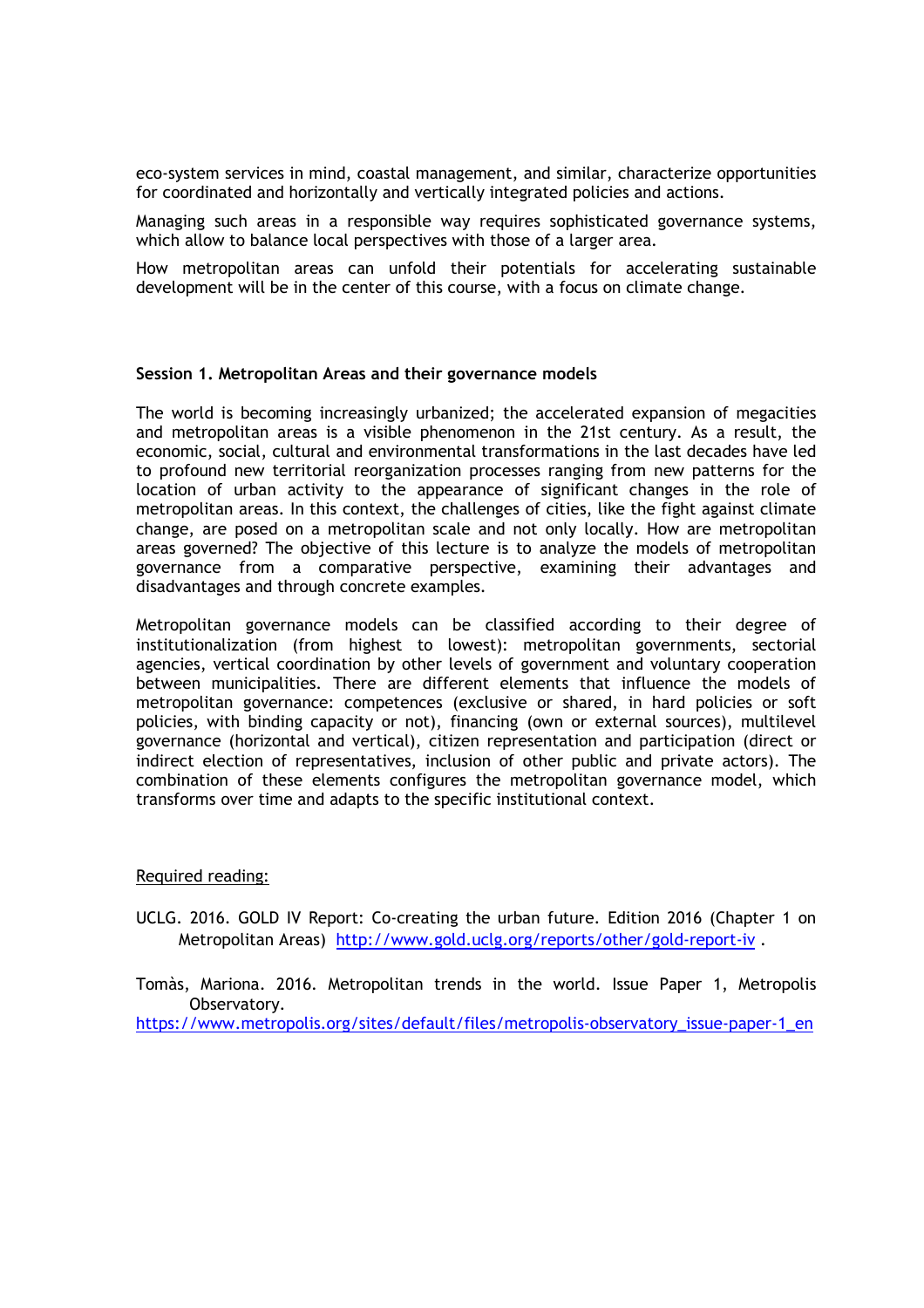## **Session 2. Sustainable urban development and climate change as particular challenges and tasks for metropolitan areas**

The key sustainability challenges for all metropolitan areas have a global dimension, such as combatting climate change by reducing greenhouse gas emissions and adjusting resource consumption to the right and fair share within the planetary boundaries. Climate policy and Sustainable Development Goals (SDGs) have to be approached in an integrated way. Adaptation to climate change and resilience building is a relevant task for all metropolitan areas which need to find local responses to global problems.

This second part of the course will look into the opportunities and examples of metropolitan climate policy. Participants will work on questions such as

- Global trends affecting metropolitan areas.
- Key areas for metropolitan action, within close cooperation with national governments and neighborhoods: Planning, transport, buildings, green infrastructure, water, resilience.
- How can a metropolitan climate action plan look like?
- Resilience building in metropolitan areas.
- How can we deal with the complexities pf integrated and multi-level activities?

### Proposed reading:

IPCC. 2018. *Global warming of 1.5°C. Chapter 1 Summary for Policymakers*. Intergovernmental Panel on Climate Change

https://www.ipcc.ch/site/assets/uploads/sites/2/2018/07/SR15\_SPM\_version\_stand\_alon e\_LR.pdf

IPCC. 2018. *Summary of the IPCC report for urban policy makers*. Intergovernmental Panel on Climate Change

https://www.ipcc.ch/site/assets/uploads/sites/2/2018/12/SPM-for-cities.pdf

C40 Cities. *Staying afloat: The urban response to sea level rise*. https://www.c40.org/other/the-future-we-don-t-want-staying-afloat-the-urbanresponse-to-sea-level-rise

Climate Action and Infrastructure for Development. 2018. *Enhancing climate resilience through urban infrastructure and metropolitan governance*. Consejo Argentino para las Relaciones Internacionales.

https://www.g20-insights.org/policy\_briefs/enhancing-climate-resilience-through-urbaninfrastructure-and-metropolitan-governance/